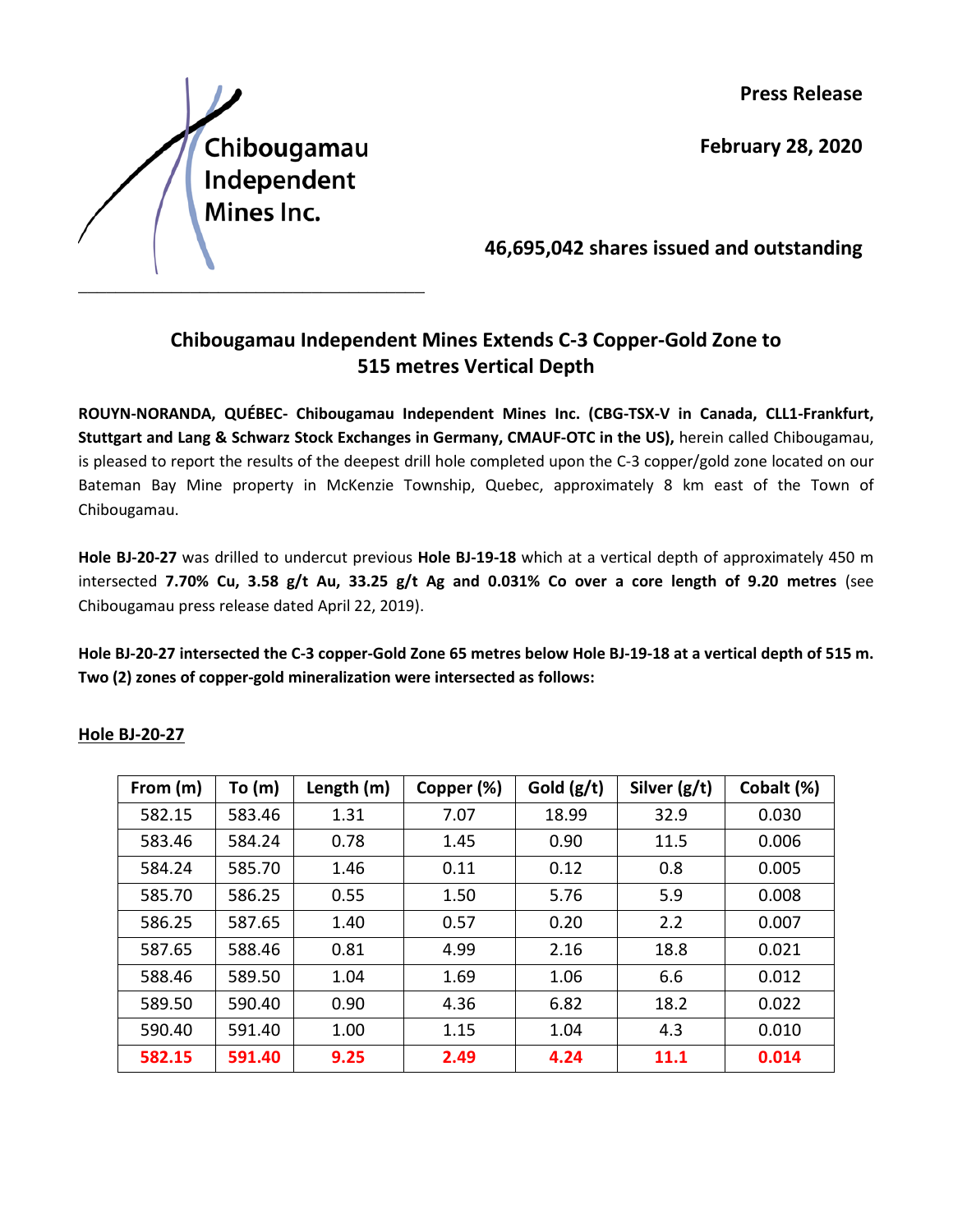| From (m) | To (m) | Length (m) | Copper (%) | Gold $(g/t)$ | Silver $(g/t)$ | Cobalt (%) |
|----------|--------|------------|------------|--------------|----------------|------------|
| 597.00   | 598.00 | 1.00       | 1.31       | 0.08         | 4.3            | 0.011      |
| 598.00   | 599.38 | 1.38       | 2.73       | 0.81         | 10.6           | 0.013      |
| 599.38   | 600.48 | 1.10       | 3.44       | 0.52         | 16.0           | 0.021      |
| 600.48   | 601.02 | 0.54       | 17.50      | 0.93         | 66.1           | 0.042      |
| 601.02   | 602.55 | 1.53       | 3.06       | 0.51         | 11.5           | 0.014      |
| 597.00   | 602.55 | 5.55       | 4.14       | 0.55         | 16.2           | 0.017      |

Assays above are core lengths and not true widths which are thought to be 50% of the core length. Assaying was by Laboratoire Expert Inc. of Rouyn-Noranda, Quebec.

One additional shallow hole, BJ-20-28, was drilled to delimit the southern side of the C-3 zone at a vertical depth of 255 m. The hole did not intersect copper-gold values.

Recent drilling in conjunction with 3D modeling has led us to the conclusion that the C-3 zone strikes close to north-south rather than northwest–southeast as all the other orebodies within the main Chibougamau Mining Camp. This along with the projection of the C-3 zone under Lac aux Dorés makes achieving perpendicular intersections impossible unless drilled from the lake on stable ice conditions or from a barge in the summer. Poor ice conditions this year have prevented drilling from the lake and resulted in more oblique intersections than desired.

Chibougamau Independent Mines is currently drilling hole **BJ-20-29** to probe for the northern edge of the C-3 zone at a depth of approximately 400 metres, 75 meters north of hole BJ-19-21 which returned **15.68 metres grading 3.06% Cu, 2.96 g/t Au, 13.04 g/t Ag and 0.023% Co** (see Chibougamau press release dated August 7, 2019). Next, the drill will test an induced polarization anomaly on land northeast of the C-3 zone.

### *Laboratory and Assay Methods*

*Chibougamau Independent Mines' NQ drill core sampling including the quality assurance/quality control program is performed internally by Chibougamau Independent Mines personnel under the immediate supervision of Chibougamau Independent Mines project geologist. Cut half core samples prepared at Chibougamau Independent Mines' core sampling facility in Chibougamau, are tagged and sealed in plastic bags and are delivered directly by Chibougamau Independent Mines personnel to Expert Laboratories Inc, located at* 750-A rue Saguenay, Rouyn-Noranda, Quebec*. The laboratory conducts all aspects of the sample preparation including drying and crushing to a minus 100 mesh screen size and the processing of a 300 gram sub sample for pulverization to a nominal minus 200 mesh size with the remaining crushed reject material being retained for storage. For gold assaying, a 29.16 gram sub-sample of the pulp (1*  assay-ton) is taken, fused following the standard procedures used in a fire assay method. The gold content of all *samples is determined using atomic Absorption Spectroscopy. Samples containing greater than 1gpt gold are subjected to a re-assay whereby the gold content is determined using a gravimetric fire assay method. For base metal assaying (copper, lead, zinc including silver) a 0.5g sample is initially treated by aqua regia digestion with nitric and hydrochloric acid and subsequently analyzed by a spectrometer of atomic absorption finish. The limit of detection is 0.01% for all metals except for silver which is 3 ppm.*

*Analytical accuracy and precision are monitored by the routine insertion of blanks, duplicates and reference accredited low/high grade standards at 20 sample intervals in Chibougamau Independent Mines' sample stream. This is in addition to the routine blanks, duplicates (gold, silver, copper and zinc) and accredited standards insertion by Expert Laboratories during the course of the assaying process.*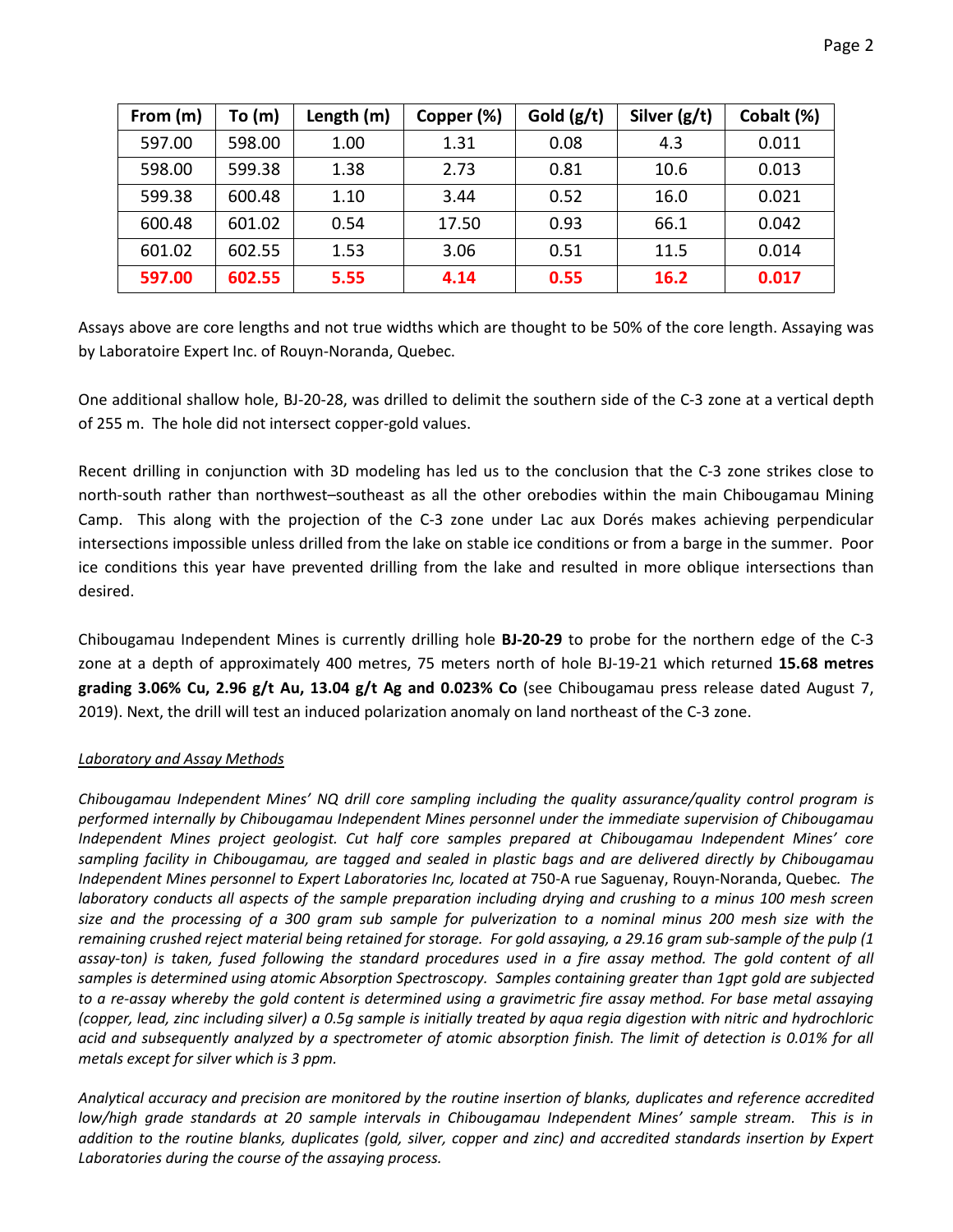This press release was written by Jack Stoch, P. Geo., President and CEO of Chibougamau Independent Mines Inc. and Pierre Riopel, Geo., in their capacity as a Qualified Person (Q.P.) under NI 43-101.

### *Neither the TSX Venture Exchange nor its Regulation Services Provider (as that term is defined in the policies of the TSX Venture Exchange) accepts responsibility for the adequacy or accuracy of the release.*

We Seek Safe Harbour.

**For further information, contact:** Jack Stoch, P.Geo., Acc.Dir. President & CEO Chibougamau Independent Mines Inc.  $86, 14$ <sup>th</sup> Street Rouyn-Noranda, Quebec Canada J9X 2J1

CUSIP Number 167101 203 LEI 529900GYUP9EBEF7U709

Tel.: 819.797.5242 Fax: 819.797.1470 [info@chibougamaumines.com](mailto:info@chibougamaumines.com) www.chibougamaumines.com

#### **Forward Looking Statements**

Except for historical information this News Release may contain certain "forward looking statements". These statements may involve a number of known and unknown risks and uncertainties and other factors that may cause the actual results, level of activity and performance to be materially different from the Companies expectations and projections. A more detailed discussion of the risks is available under "disclaimer" on the Company's website.